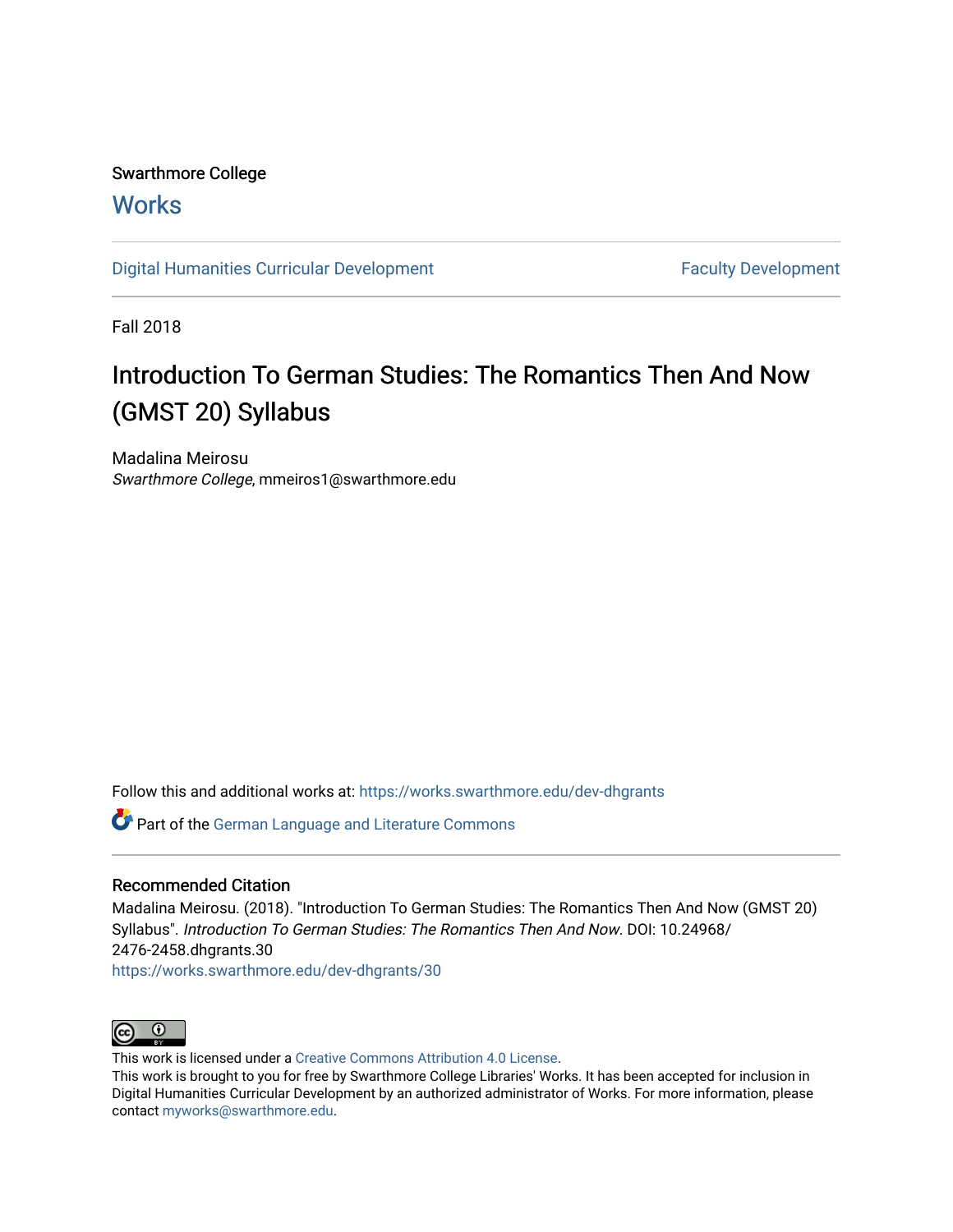## Introduction to German Studies (GMST 20, Fall 2018)

The German Romantics: Past and Present

Instructor: Dr. Madalina Meirosu Office location: Parrish 209 Class location: Beardsley 305 Office phone: x6491 Class hours: Tu/Th 11:20-12:35 Email: mmeiros1@swarthmore.edu Office hours: TBA, and by appointment

## **Course Description**

(NB: This course is taught in German and all of the assignments are in German. The detailed schedule in Moodle is also in German.)

This course serves as an introduction to the interdisciplinary field of German Studies. German culture has played a seminal role in the history and culture of modern Europe, influencing and shaping the European spirit in all manner of ways. However, rather than survey the rich history of contributions of German-speaking people to European and world culture, this course will focus on the relatively small period of German Romanticism (during the late 18th and early 19th century). As we proceed we will ask the following questions: what is German culture? How has it been defined? What is German Romanticism? What themes permeate the German Romantic tradition? How are they like or unlike themes in other similar literary traditions? Who are some significant figures in literature, music, philosophy, visual arts, architecture, and how have they influenced subsequent generations of artists and intellectuals? In addition to answering these basic questions, we will use the Romantics as a lens to learn about German culture on a larger scale. The Romantics' deep connection with earlier cultural époques, such as the Middle Ages, and their reaction against Classicism, Rationalism and the Enlightenment will give students a chance to learn about various movements of thought in German culture. We can then trace the echoes of the Romantics through the centuries to the present day and ask if there are contemporary cultural movements with sensibilities similar to those of the Romantics. Authors we will look at will include Wackenroder, Schelling, Schleiermacher, Schlegel, Tieck, Novalis, ETA Hoffmann, von Arnim, Hölderlin, Kleist, Goethe, Beethoven, Wagner, Schubert, Runge, Casper David Friedrich, Schinkel, Grimm.

Students will learn the vocabulary necessary for critical discussions of literature, visual arts, and cultural theory. Throughout the semester, short assignments will allow students to hone their writing skills. Additionally, class discussion, as well as short class presentations, will support the students' efforts to learn and correctly use the necessary vocabulary. During the semester, students will work on a digital project that consists of creating a timeline of the various cultural artifacts discussed in the classroom. This team-based project will introduce students to working with free online digital databases offered by German libraries and private online resources that contain information relevant to the study of German Romanticism. It will also afford students an opportunity to research and so more fully appreciate the historical circumstances and cultural backgrounds that have influenced the creation of the texts we will discuss in class. Students will also write an essay that will demonstrate their critical skills and use of vocabulary.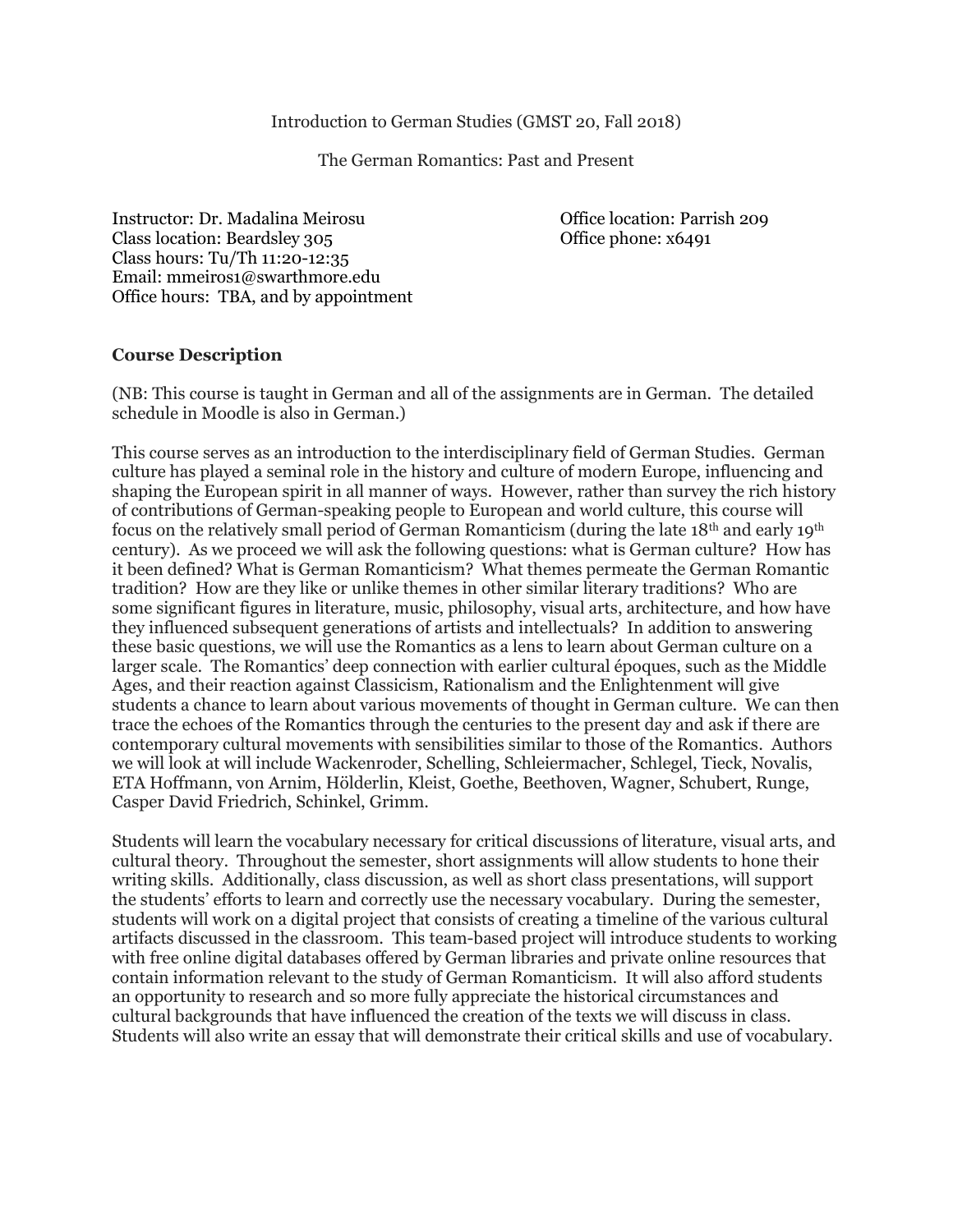## **Readings and other materials**

## Textbooks

Recommended textbook for grammar review: *Deutsche Wiederholungsgrammatik: A Morpho-Syntactic Review of German*, by Frank E. Donahue (9780300124682).

## **Fall 2018 accommodations statement**

If you believe you need accommodations for a disability or a chronic medical condition, please contact Student Disability Services (Parrish 113W, 123W) via email at [studentdisabilityservices@swarthmore.edu](mailto:studentdisabilityservices@swarthmore.edu) to arrange an appointment to discuss your needs. As appropriate, the office will issue students with documented disabilities or medical conditions a formal Accommodations Letter. Since accommodations require early planning and

are not retroactive, please contact Student Disability Services as soon as possible. For details about the accommodations process, [visit the Student Disability Services website.](http://www.swarthmore.edu/academic-advising-support/welcome-to-student-disability-service) You are also welcome to contact me (Madalina Meirosu, mmeiros1@swarthmore.edu) privately to discuss your academic needs. However, all disability-related accommodations must be arranged, in advance, through Student Disability Services.

## **Communication etiquette**

I will send emails from Moodle and post announcements in Moodle should anything occur that requires your attention. Please consider my office hours as a welcoming space in which to explore ideas, ask for help, or simply talk about German Romanticism and German culture. I will answer your emails within 24 hours, including during the weekend.

I expect students to let me know if there may be issues affecting their performance or attendance. You should email me in advance if you will miss a class. A short and discreet email stating that a medical/family emergency will prevent you from attending class is sufficient; there is no need to go into detail (unless you feel it would help you to share more).

## **GRADING**

| <b>Four Tests</b>                                                           | 20% |
|-----------------------------------------------------------------------------|-----|
| Homework (writing assignments, short essay, digital timeline class project) | 30% |
| In-class participation, 4 oral presentations                                | 25% |
| <b>Final Essay</b>                                                          | 25% |
| Letter grades are formulated based on the following scale:                  |     |
| A+ 100-97; A 96-93; A- 92-90                                                |     |
| $B+89-87$ ; B 86-83; B-82-80                                                |     |
| $C+79-77$ ; $C76-73$ ; $C-72-70$                                            |     |
| $D+69-67$ ; $D66-63$ ; $D-62-60$                                            |     |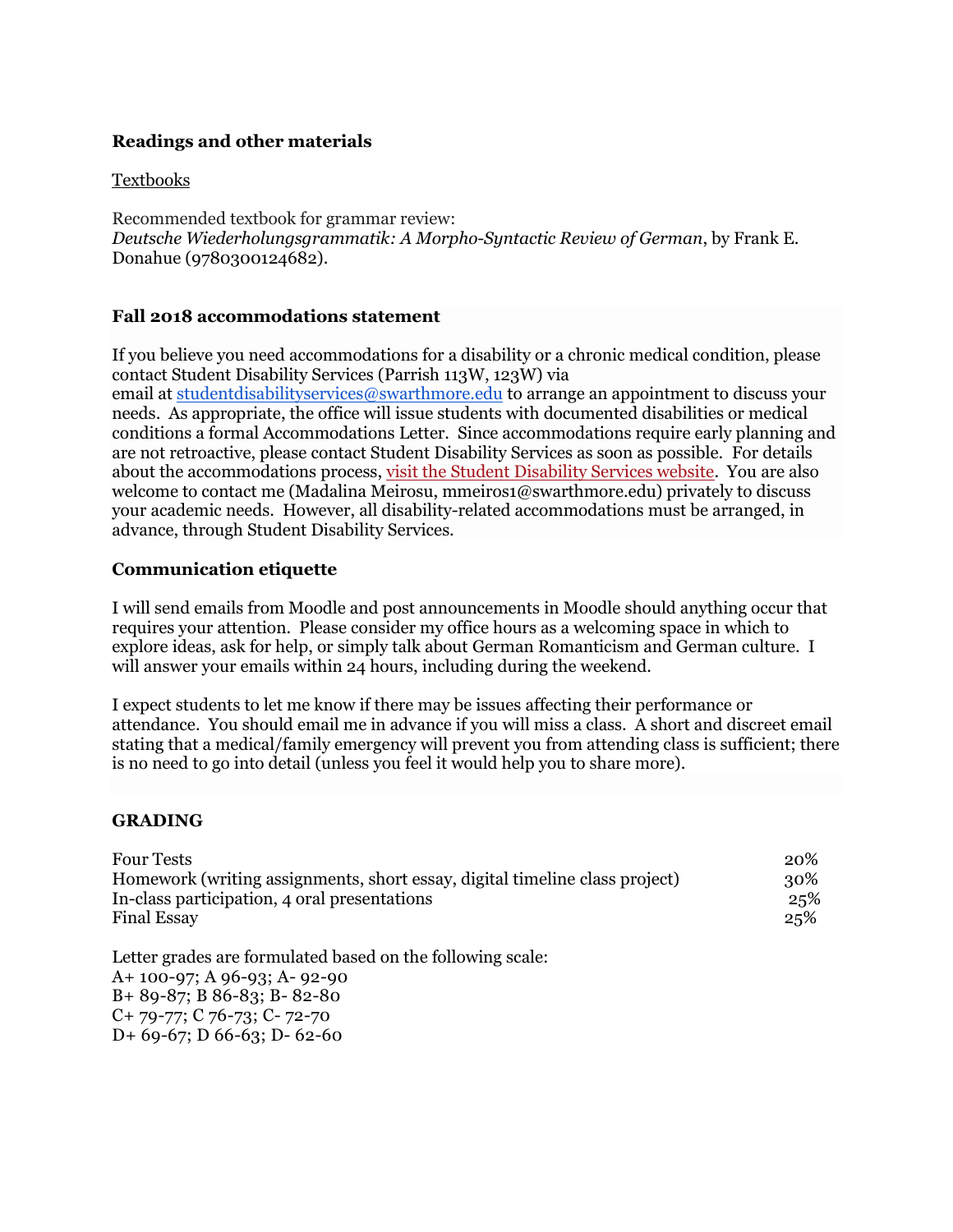Please note that each **unexcused** absence will reduce your grade by one letter point (for example, A will become A-). You have to write to me in advance if you will miss a class and provide a valid reason for missing the class.

Assessment of participation occurs every class meeting and is based on the following criteria:

|              | <b>Grade</b> Criteria                                                                                                                                                                                                                                                                                                                                                             |
|--------------|-----------------------------------------------------------------------------------------------------------------------------------------------------------------------------------------------------------------------------------------------------------------------------------------------------------------------------------------------------------------------------------|
| A            | always well prepared; attentive and volunteers regularly; always uses<br>German with classmates and instructor; makes the most of each activity<br>or exercise; actively engages in discussions with original and thoughtful<br>contributions; responds to and engages classmates in a respectful<br>manner; remains critical and open-minded toward target and native<br>culture |
| B            | usually well prepared; attentive and volunteers occasionally; uses<br>German with classmates and instructor; makes the most of each activity<br>or exercise; completes activities and exercises with some imagination and<br>resourcefulness; makes some effort to engage fellow students; shows<br>some development of cultural sensitivity                                      |
| $\mathsf{C}$ | adequately prepared and attentive; rarely volunteers to answer general<br>questions; responds and completes exercises with minimal imagination;<br>does not engage classmates beyond the minimum requirements for an<br>assignment                                                                                                                                                |
| D            | usually unprepared; makes little effort to participate or complete<br>exercises; the German used is unintelligible                                                                                                                                                                                                                                                                |
| F            | makes no contribution to class whatsoever                                                                                                                                                                                                                                                                                                                                         |

## **Einführung**

## **Week 1**

**Sept. 4**

What is "German Studies;" why is "German Romanticism" a worthy subject of study in the 21st century?

Novalis "Die Welt muß romantisiert werden" Joseph von Eichendorff "Die blaue Blume"

## **Sept. 6**

Periodisation(s) Wackenroder "Von zwei wunderbaren Sprachen und deren geheimnisvoller Kraft"

## **Week 2**

**Sept. 11** Romantic ideas, romantic ideals Film: "Die Geliebten Schwestern" Wie schreibt man eine Inhaltsangabe

## **Sept. 13**

Romantic ideas, Romantic ideals - in painting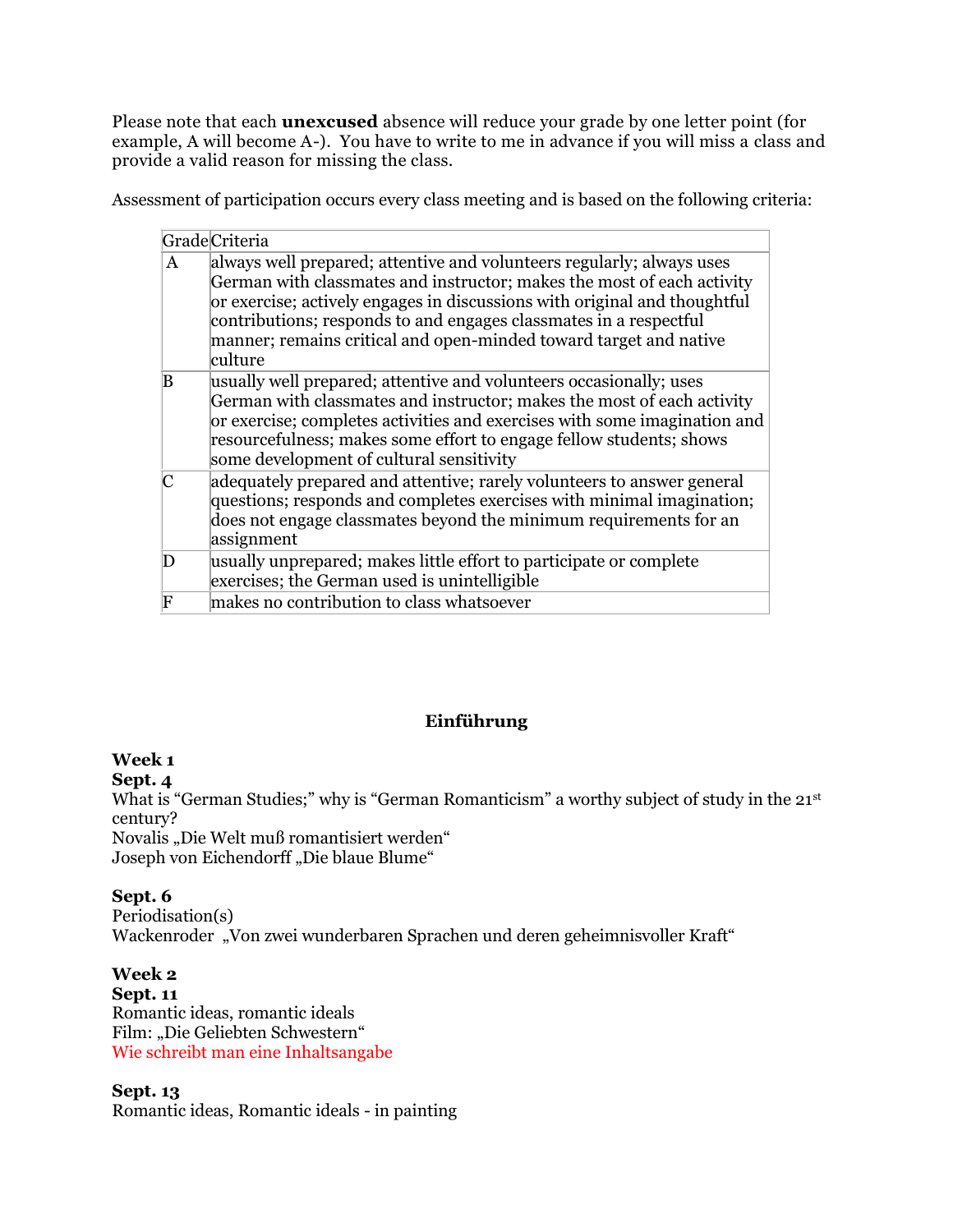Kurzfilme: "1000 Meisterwerke. Caspar David Friedrich: Das Eismeer;" "1000 Meisterwerke. Johann Christian Clausen Dahl: Blick auf Dresden bei Vollmondschein"

## **Lyrik**

## **Week 3 Sept. 18** Novalis "Wenn nicht mehr Zahlen und Figuren" Eichendorff "Mondnacht;" "Waldgespräch"

## **Sept. 20**

Dorothea Schlegel "Draußen so heller Sonnenschein" Friedrich Schlegel "Am Rheine" Wilhelm Müller "Wanderlieder eines rheinischen Handwerksburschen Brüderschaft" Wie schreibt man eine Gedichtinterpretation

## **Week 4**

#### **Sept. 25**

Karoline von Günderode "Liebe" Sophie Mereau-Brentano "In Tränen geh ich nun allein" Bettine von Arnim "Wer sich der Einsamkeit ergibt"

#### **Sept. 27**

Achim von Arnim "An Bettine" Anette von Droste-Hülshoff "Die Golems" Adalbert von Chamisso "Der Invalid im Irrenhaus"

## **Week 5**

## **Oct. 2** Clemens Brentano "Zu Bacharach am Rheine" Heinrich Heine "Ich weiß nicht, was soll es bedeuten;" "Im Rhein, im heiligen Ströme"

**Oct. 4** Hölderlin "Der Rhein" Ernst Moritz Arndt "Des Teuschen Vaterland" Schreiben: Essay 1

#### **Prosa**

#### **Week 6 Oct. 9** Film: "Das Fräulein von Scuderi" (nach der Novelle von E.T.A Hoffmann)

**Oct. 11** Film: Michael Kohlhaas (frei nach der Novelle von Heinrich von Kleist) Wie schreibt man eine Filminterpretation? Timeline Project presentations

Oct. 12 fall break begins after last class Oct. 22 classes resume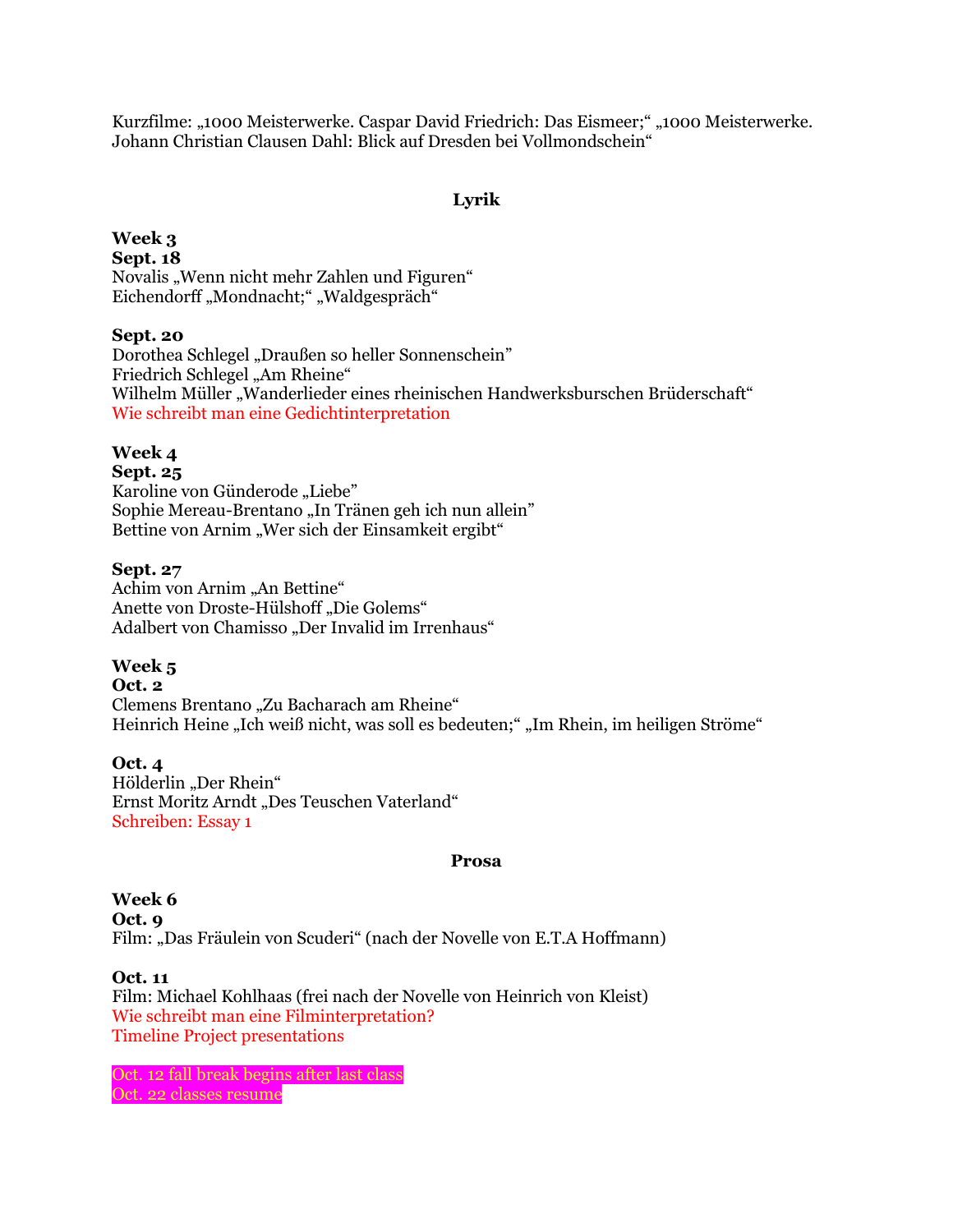**Week 7:** Märchen **Oct. 23** 2 Grimm Märchen Wie analysiert man ein Märchen?

**Oct. 25** De La Motte-Foque "Undine"

**Week 8:** Märchen **Oct. 30** De La Motte-Foque "Undine"

**Nov. 1** De La Motte-Foque "Undine" Wie schreibt man eine Charakterisierung?

**Week 9:** Kurzgeschichten **Nov. 6**  E.T.A Hoffmann "Der Sandmann"

**Nov. 8**  E.T.A Hoffmann "Der Sandmann" Schreiben: Vorschlag für Essay 2

**Week 10 Nov. 13**  E.T.A Hoffmann "Der Sandmann" Wie analysiert man eine Kurzgeschichte?

**Nov. 15**  Achim von Arnim "Isabella"

**Week 11 Nov. 20** Von Eichendorff "Marmorbild" (Nov 21, Wednesday, Thanksgiving break after last class)

**Week 12:** Roman **Nov. 27** Novalis "Heinrich von Ofterdingen" (Fragment)

**Nov. 29** Novalis "Heinrich von Ofterdingen" (Fragment)

#### **Drama**

**Week 13 Dec. 4** Tieck "Der gestiefelte Kater" (Fragment) Essay 2 als Referat vorstellen